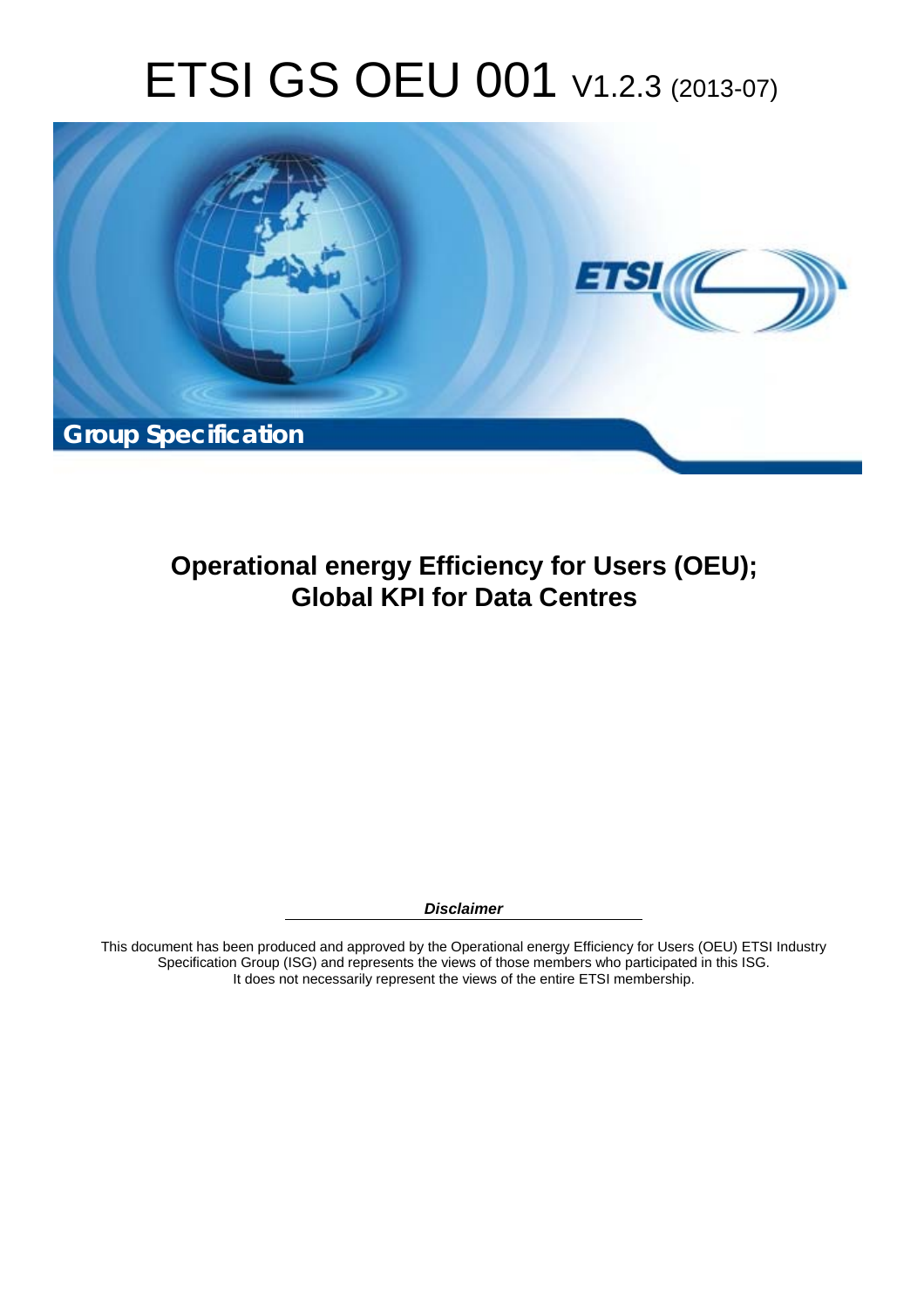Reference RGS/OEU-0011

Keywords

energy efficiency, user

#### *ETSI*

#### 650 Route des Lucioles F-06921 Sophia Antipolis Cedex - FRANCE

Tel.: +33 4 92 94 42 00 Fax: +33 4 93 65 47 16

Siret N° 348 623 562 00017 - NAF 742 C Association à but non lucratif enregistrée à la Sous-Préfecture de Grasse (06) N° 7803/88

#### *Important notice*

Individual copies of the present document can be downloaded from: [http://www.etsi.org](http://www.etsi.org/)

The present document may be made available in more than one electronic version or in print. In any case of existing or perceived difference in contents between such versions, the reference version is the Portable Document Format (PDF). In case of dispute, the reference shall be the printing on ETSI printers of the PDF version kept on a specific network drive within ETSI Secretariat.

Users of the present document should be aware that the document may be subject to revision or change of status. Information on the current status of this and other ETSI documents is available at <http://portal.etsi.org/tb/status/status.asp>

If you find errors in the present document, please send your comment to one of the following services: [http://portal.etsi.org/chaircor/ETSI\\_support.asp](http://portal.etsi.org/chaircor/ETSI_support.asp)

#### *Copyright Notification*

No part may be reproduced except as authorized by written permission. The copyright and the foregoing restriction extend to reproduction in all media.

> © European Telecommunications Standards Institute 2013. All rights reserved.

DECT<sup>™</sup>, PLUGTESTS<sup>™</sup>, UMTS<sup>™</sup> and the ETSI logo are Trade Marks of ETSI registered for the benefit of its Members. **3GPP**TM and **LTE**™ are Trade Marks of ETSI registered for the benefit of its Members and of the 3GPP Organizational Partners.

**GSM**® and the GSM logo are Trade Marks registered and owned by the GSM Association.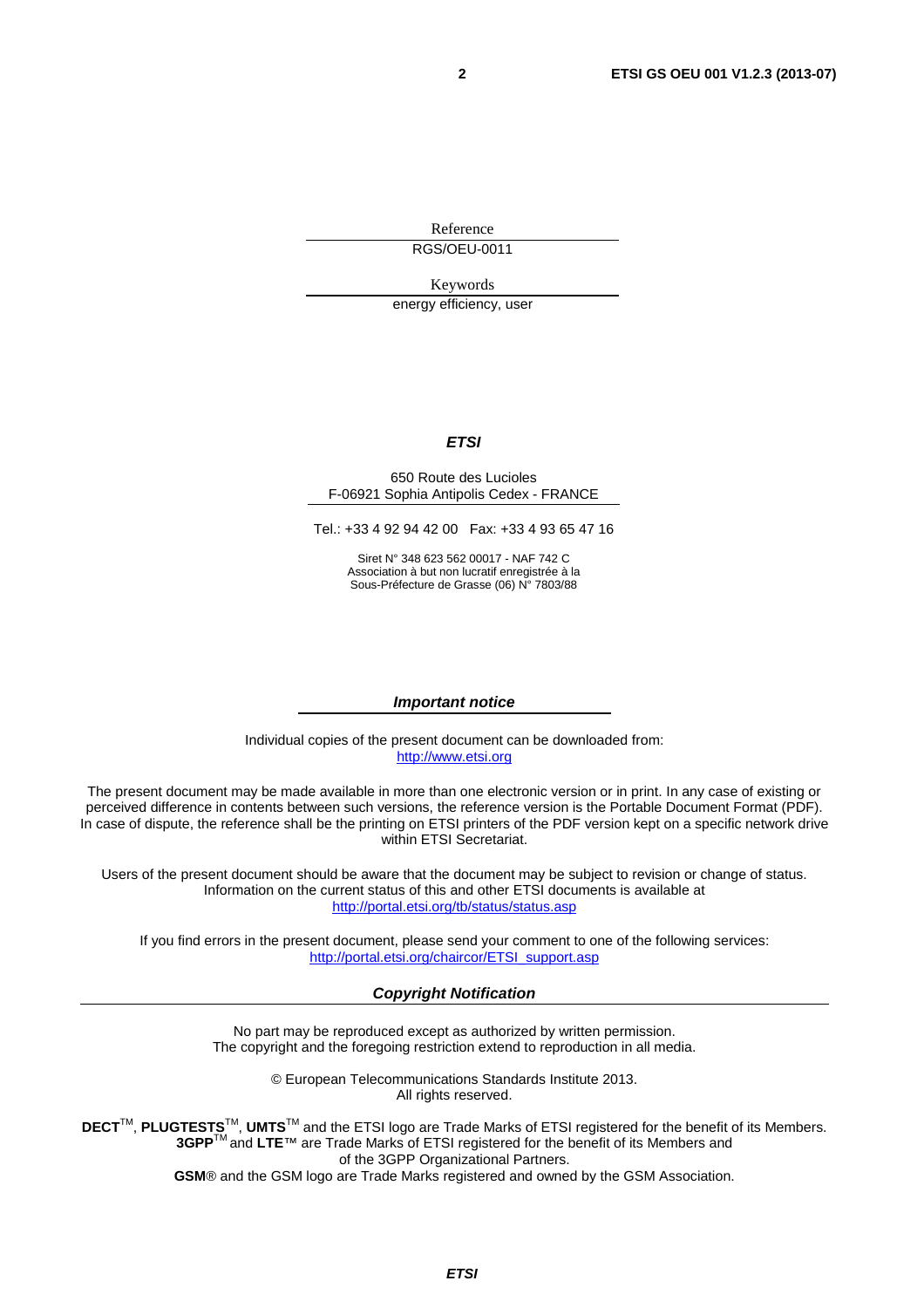# Contents

| 1                  |                               |  |
|--------------------|-------------------------------|--|
|                    |                               |  |
| $\overline{2}$     |                               |  |
| 2.1<br>2.2         |                               |  |
|                    |                               |  |
| 3                  |                               |  |
| 3.1                |                               |  |
| 3.2                |                               |  |
| 3.3                |                               |  |
| 4                  |                               |  |
| 4.1                |                               |  |
| 4.1.1              |                               |  |
| 4.1.1.1            |                               |  |
| 4.1.1.2            |                               |  |
| 4.1.1.3            |                               |  |
| 4.1.1.4            |                               |  |
| 4.1.1.5            |                               |  |
| 4.1.2              |                               |  |
| 4.1.2.1            |                               |  |
| 4.1.2.2            |                               |  |
| 4.1.2.3            |                               |  |
| 4.1.2.4            |                               |  |
| 4.1.2.5            |                               |  |
| 4.1.3              |                               |  |
| 4.1.3.1            |                               |  |
| 4.1.3.2            |                               |  |
| 4.1.3.3            |                               |  |
| 4.1.3.4<br>4.1.3.5 |                               |  |
| 4.1.3.6            |                               |  |
| 4.1.4              |                               |  |
| 4.1.4.1            |                               |  |
| 4.1.4.2            |                               |  |
| 4.1.4.3            |                               |  |
| 4.1.4.4            |                               |  |
| 4.1.4.5            |                               |  |
| 4.2                |                               |  |
| 4.2.1              |                               |  |
| 4.2.2              |                               |  |
| 4.2.3              |                               |  |
| 4.2.4              |                               |  |
| 4.2.5              |                               |  |
| 4.2.6              |                               |  |
| 4.2.5              |                               |  |
|                    | <b>Annex A (informative):</b> |  |
| A.1                |                               |  |
| A.2                |                               |  |
| A.3                |                               |  |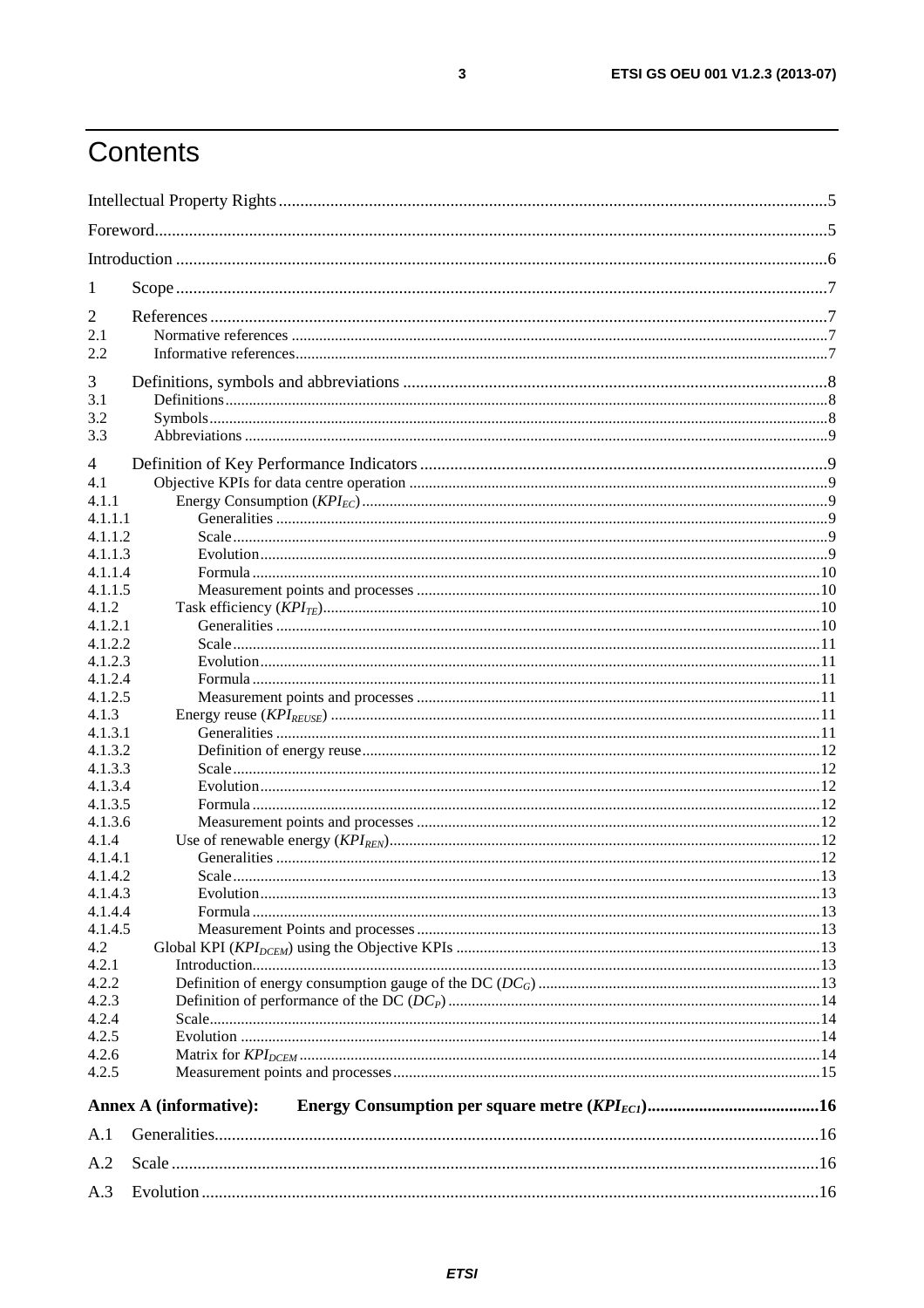$\overline{\mathbf{4}}$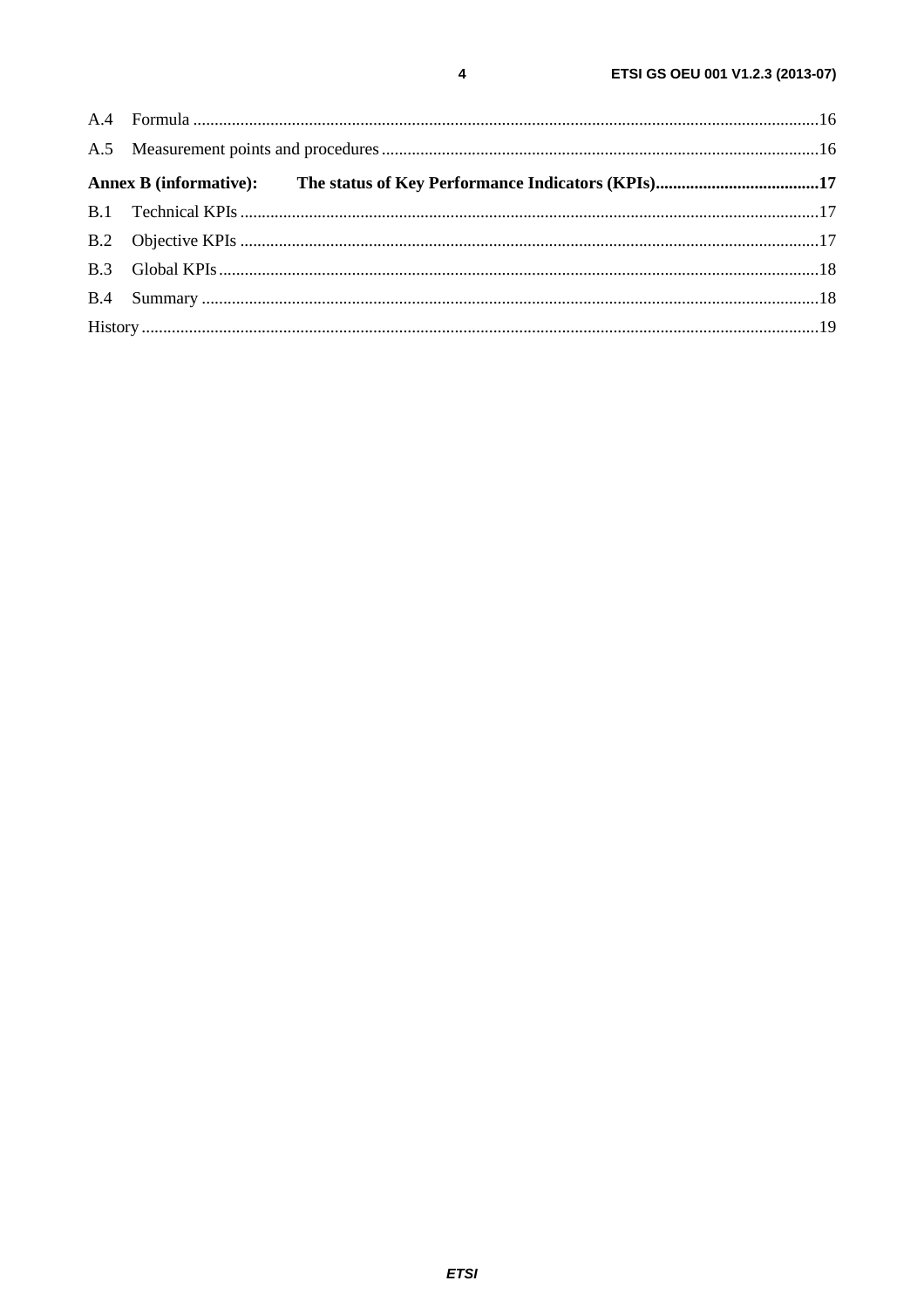# Intellectual Property Rights

IPRs essential or potentially essential to the present document may have been declared to ETSI. The information pertaining to these essential IPRs, if any, is publicly available for **ETSI members and non-members**, and can be found in ETSI SR 000 314: *"Intellectual Property Rights (IPRs); Essential, or potentially Essential, IPRs notified to ETSI in respect of ETSI standards"*, which is available from the ETSI Secretariat. Latest updates are available on the ETSI Web server ([http://ipr.etsi.org\)](http://webapp.etsi.org/IPR/home.asp).

Pursuant to the ETSI IPR Policy, no investigation, including IPR searches, has been carried out by ETSI. No guarantee can be given as to the existence of other IPRs not referenced in ETSI SR 000 314 (or the updates on the ETSI Web server) which are, or may be, or may become, essential to the present document.

### Foreword

This Group Specification (GS) has been produced by ETSI Industry Specification Group (ISG) Operational energy Efficiency for Users (OEU).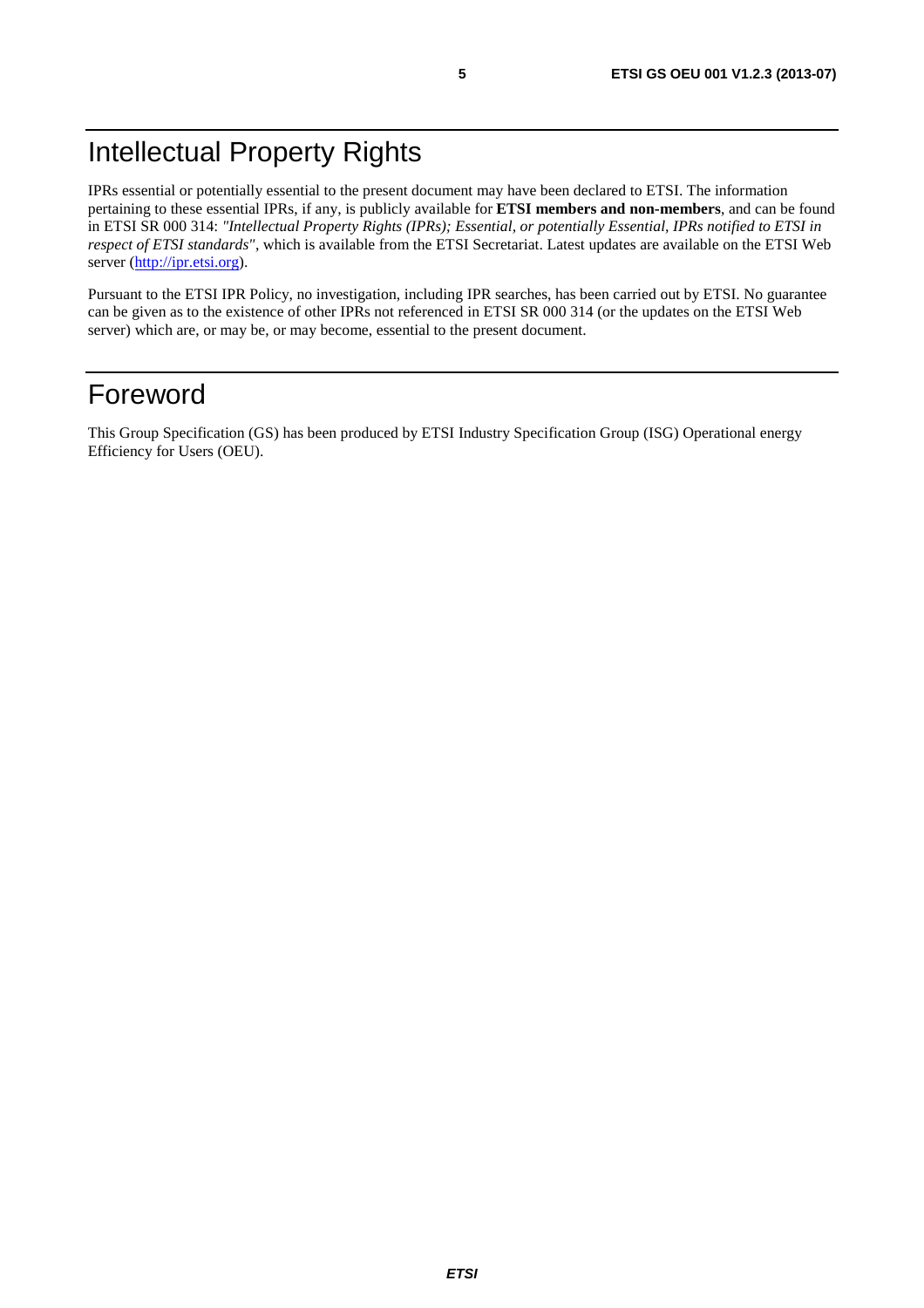### Introduction

Further to the 1997 Kyoto protocol [i.8], the European Commission has issued, and will issue, Directives in order to improve energy management of broadband networks, sites included, of whole industry sectors.

Therefore suppliers and users of information and communication technology (ICT) equipment are obliged to implement "Green" tools (indicators, recognized Green levels) to monitor the efficiency of their greener networks.

Data centres constitute one of the most important ICT area of energy consumption. Consequently, the first target of ETSI ISG OEU has been the development of this Position Paper defining appropriate technical Global Key Performance Indicators (KPIs) to be used for operational Data Centres.

The present document has been developed by ISG OEU members (ICT world Users) supported by the CTO Alliance/CRIP in order to define the most efficient tools.

The present document presents the Objective KPIs of the ES 205 200-2-1 [i.2] in a simple format and uses them to define a Global KPI which indicates data centre energy usage and efficiency. It is expected that the present document will influence the development and maintenance of the ES 205 200 Series [i.9] under the responsibility of ETSI ATTM.

Several standards or technical documents have been taken into account during the development of the present document including EC Mandate M/462 [i.1], ES 205 200-2-1 [i.2], TR 105 174-1 [i.7], TS 105 174-2-2 [i.3], the CENELEC EN 50600 Series [1], Recommendation ITU-T L.1300 [i.5], and EC DG JRC Code of Conduct for Data Centres [i.4] and [i.6].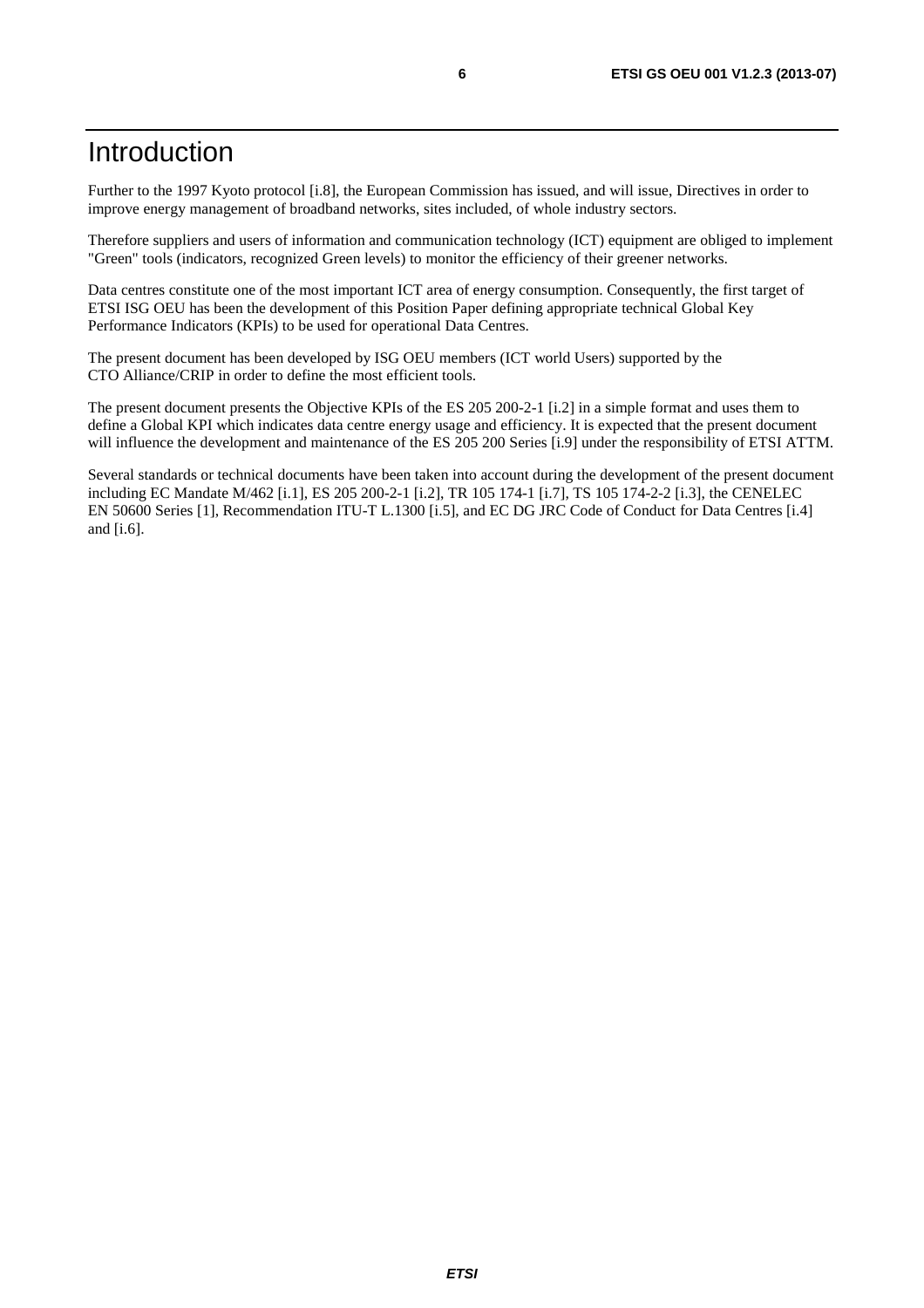### 1 Scope

The present document defines the current position of the ISG OEU members in relation to the so-called Global Key Performance Indicators (Global KPIs) enabling the monitoring of data centre (DC) energy management.

The present document defines Global Key Performance Indicators in relation to energy management for operator data centres (ODC), operator sites (OS) and customer data centres (CDC) and addresses the following objectives:

- energy consumption;
- task efficiency;
- energy reuse;
- renewable energy.

The present document defines:

- four KPIs addressing these objectives (Objective KPIs);
- one Global KPI which combines the four Objective KPIs.

The Objective and Global KPIs defined here apply to data centres or operator sites of any size from initial operation to end of life.

# 2 References

References are either specific (identified by date of publication and/or edition number or version number) or non-specific. For specific references, only the cited version applies. For non-specific references, the latest version of the referenced document (including any amendments) applies.

Referenced documents which are not found to be publicly available in the expected location might be found at [http://docbox.etsi.org/Reference.](http://docbox.etsi.org/Reference)

NOTE: While any hyperlinks included in this clause were valid at the time of publication, ETSI cannot guarantee their long term validity.

### 2.1 Normative references

The following referenced documents are necessary for the application of the present document.

- [1] CLC EN 50600 Series: "Information technology Data centre facilities and infrastructures".
- [2] CEN EN 1434 Series: "Heat meters".

### 2.2 Informative references

The following referenced documents are not necessary for the application of the present document but they assist the user with regard to a particular subject area.

- [i.1] EC Mandate M/462: "Standardisation mandate addressed to CEN, CENELEC and ETSI in the field of ICT to enable efficient energy use in fixed and mobile information and communication networks".
- [i.2] ETSI ES 205 200-2-1: "Access, Terminals, Transmission and Multiplexing (ATTM); Energy management; Global KPIs; Operational infrastructures; Part 2: Specific requirements; Sub-part 1: Data centres".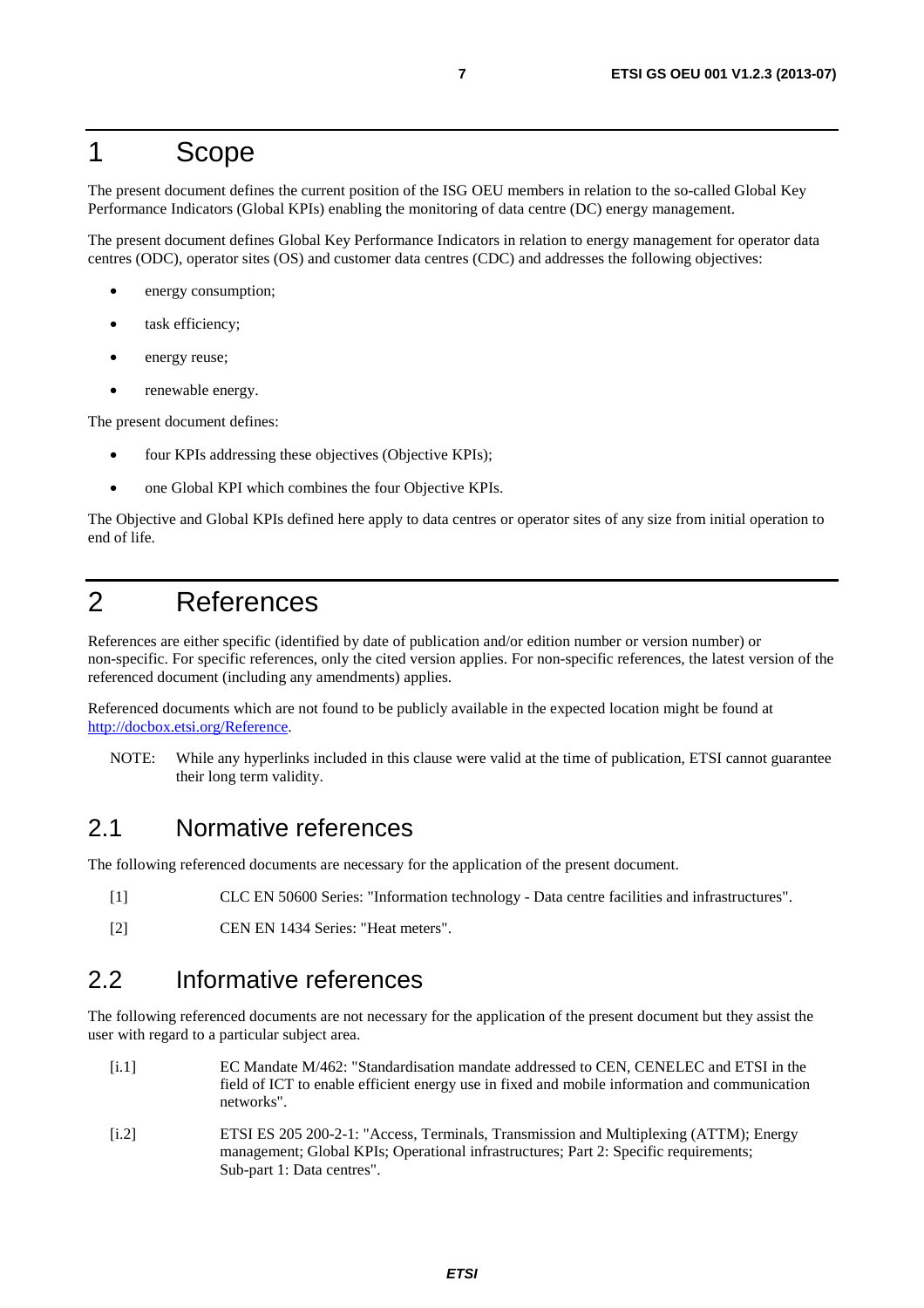[i.3] ETSI TS 105 174-2-2: "Access, Terminals, Transmission and Multiplexing (ATTM); Broadband

|                    | Deployment - Energy Efficiency and Key Performance Indicators; Part 2: Network sites;<br>Sub-part 2: Data centres".                                                         |
|--------------------|-----------------------------------------------------------------------------------------------------------------------------------------------------------------------------|
| [i.4]              | European Commission DG JRC: "Code of Conduct for Data Centre Energy Efficiency".                                                                                            |
| [i.5]              | Recommendation ITU-T L.1300: "Series L: Construction, installation and protection of cables and<br>other elements of outside plant: Best practices for green data centers". |
| [i.6]              | European Commission DG JRC: "Code of Conduct on Energy Consumption of Broadband<br>Equipment".                                                                              |
| $\left[1.7\right]$ | ETSI TR 105 174-1: "Access, Terminals, Transmission and Multiplexing (ATTM); Broadband<br>Deployment & Energy Efficiency; Part 1: Overview, common and generic aspects".    |
| [i.8]              | Kyoto Protocol to the United Nations Framework Convention on Climate Change.                                                                                                |
| [i.9]              | ETSI ES 205 200 Series: "Access, Terminals, Transmission and Multiplexing (ATTM); Energy<br>management; Global KPIs; Operational infrastructures".                          |

[i.10] Directive 2010/31/EU of the European parliament and of the council of 19 May 2010 on the energy performance of buildings.

# 3 Definitions, symbols and abbreviations

### 3.1 Definitions

For the purposes of the present document, the following terms and definitions apply:

**energy consumption:** annual energy consumption required for proper operation of the data centre, expressed as KWh, defined as "IT equipment footprint", whatever the power source is (utility or local)

**energy consumption per square metre:** energy consumption expressed as KWh per sqm of "occupied" IT room

**fossil energy:** fuel, coal, gas, etc.

**Global Key Performance Indicator (Global KPI):** KPI allowing benchmarking the energy management of ICT nodes (data centres included) depending on their gauge

**objective KPI:** KPI assessing one of the objectives of operational energy performance which is subsequently used to define the Global KPI for energy management

**renewable energy:** solar, wind, hydrothermal, geothermal, etc.

### 3.2 Symbols

For the purposes of the present document, the following symbols apply:

| $DC_G$       | Data Centre Gauge                                                                               |
|--------------|-------------------------------------------------------------------------------------------------|
| $DC_P$       | Data Centre Performance                                                                         |
| $EC_{DC}$    | Total of energy consumptions by a data centre over a year                                       |
| $EC_{FEN}$   | Consumption of locally generated electricity based on fossil energy                             |
| $EC_{HF}$    | Total of energy consumptions by equipment processing data, for purposes of calculating, storing |
|              | or transporting, over a year                                                                    |
| $EC_{REN}$   | Consumption of locally generated electricity based on renewable sources                         |
| $EC_{REUSE}$ | Total of energy consumption from reused energy                                                  |
| $EC_{SP}$    | Consumption of utility electricity                                                              |
| $EC_{TH}$    | Energy consumption from externally-provided thermal energy (either hot or cold)                 |
| EER          | Energy Efficiency Ratio expressed as electrical kWh required to produce thermal kWh             |
| $KPI_{DCEM}$ | Global KPI for data centre energy management                                                    |
| $KPI_{FC}$   | Objective KPI for "Energy Consumption"                                                          |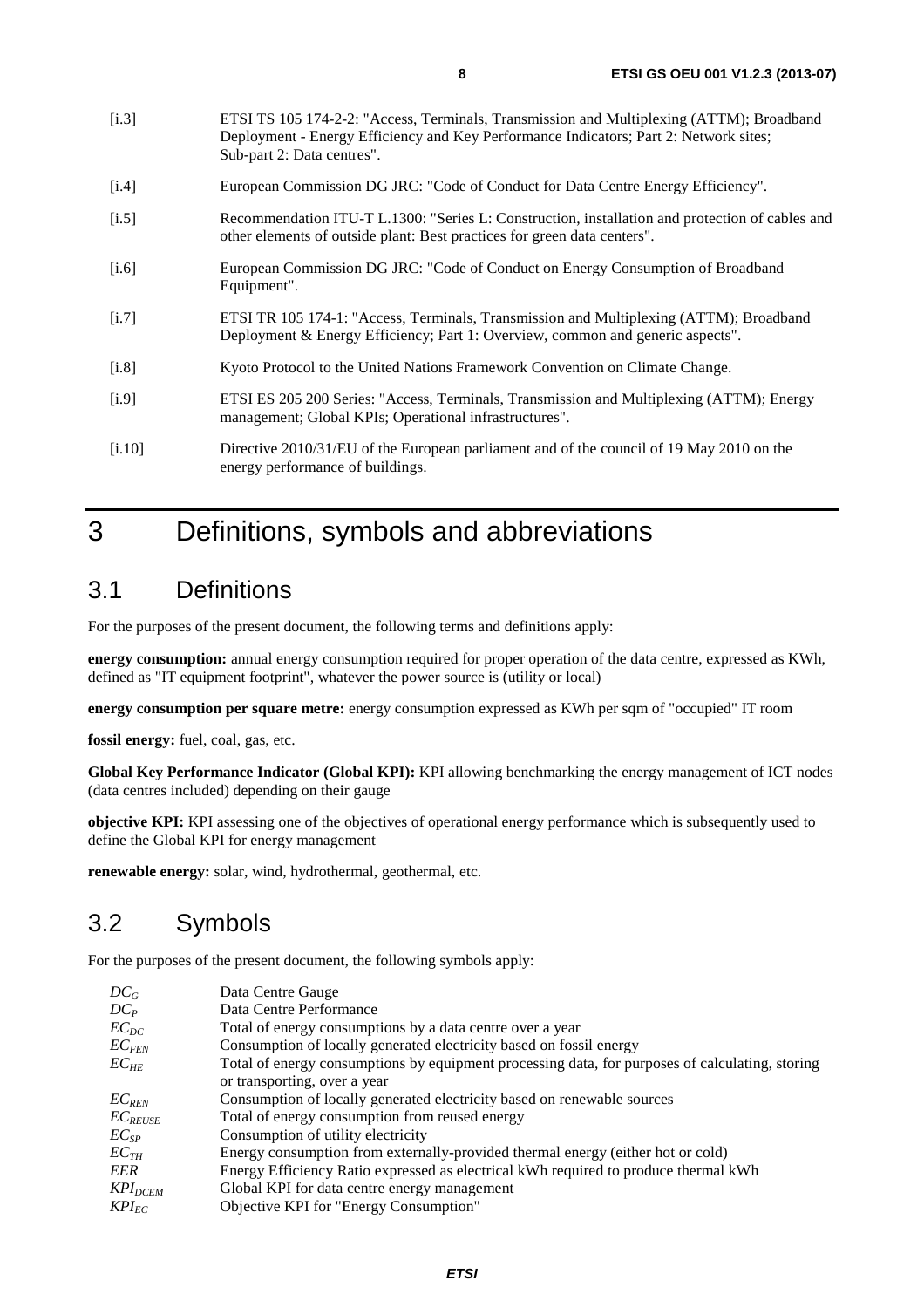### 3.3 Abbreviations

For the purposes of the present document, the following abbreviations apply:

| <b>ADEME</b> | French Agency for Environment and Energy Management           |
|--------------|---------------------------------------------------------------|
| <b>CDC</b>   | <b>Customer Data Centre</b>                                   |
| DC           | Data Centre                                                   |
| EC DG JRC    | European Commission Directorate General Joint Research Centre |
| GWh          | Giga Watt Hour                                                |
| <b>ICT</b>   | Information and Communication(s) Technology                   |
| <b>IT</b>    | <b>Information Technology</b>                                 |
| <b>ITE</b>   | IT Equipment                                                  |
| <b>KPI</b>   | Key Performance Indicator                                     |
| <b>NTE</b>   | Network Telecommunications Equipment                          |
| <b>ODC</b>   | <b>Operator Data Centre</b>                                   |
| OS           | <b>Operator Site</b>                                          |

# 4 Definition of Key Performance Indicators

### 4.1 Objective KPIs for data centre operation

### 4.1.1 Energy Consumption (*KPI<sub>EC</sub>*)

#### 4.1.1.1 Generalities

The present document applies the requirements of  $KPI_{EC}$  of ES 205 200-2-1 [i.2] in a simple format. It is expected that the present document will influence the development and maintenance of the ES 205 200 Series [i.9] under the responsibility of ETSI ATTM.

The energy consumption to be included in  $KPI_{EC}$  comprises that of buildings containing IT rooms, technical infrastructure and spaces required for proper operation of the data centre (including, but not limited to: security, guards, maintenance, management of IT rooms).

Energy consumption excluded from this KPI includes buildings containing offices for on-site employees, including, but not limited to: project managers, application integrators, system experts, etc.

#### 4.1.1.2 Scale

 $KPI_{EC}$  applies to all data centres of all sizes and includes IT rooms located in buildings.

#### 4.1.1.3 Evolution

 $KPI_{EC}$  applies to all states of data centres, from initial operation to end of life.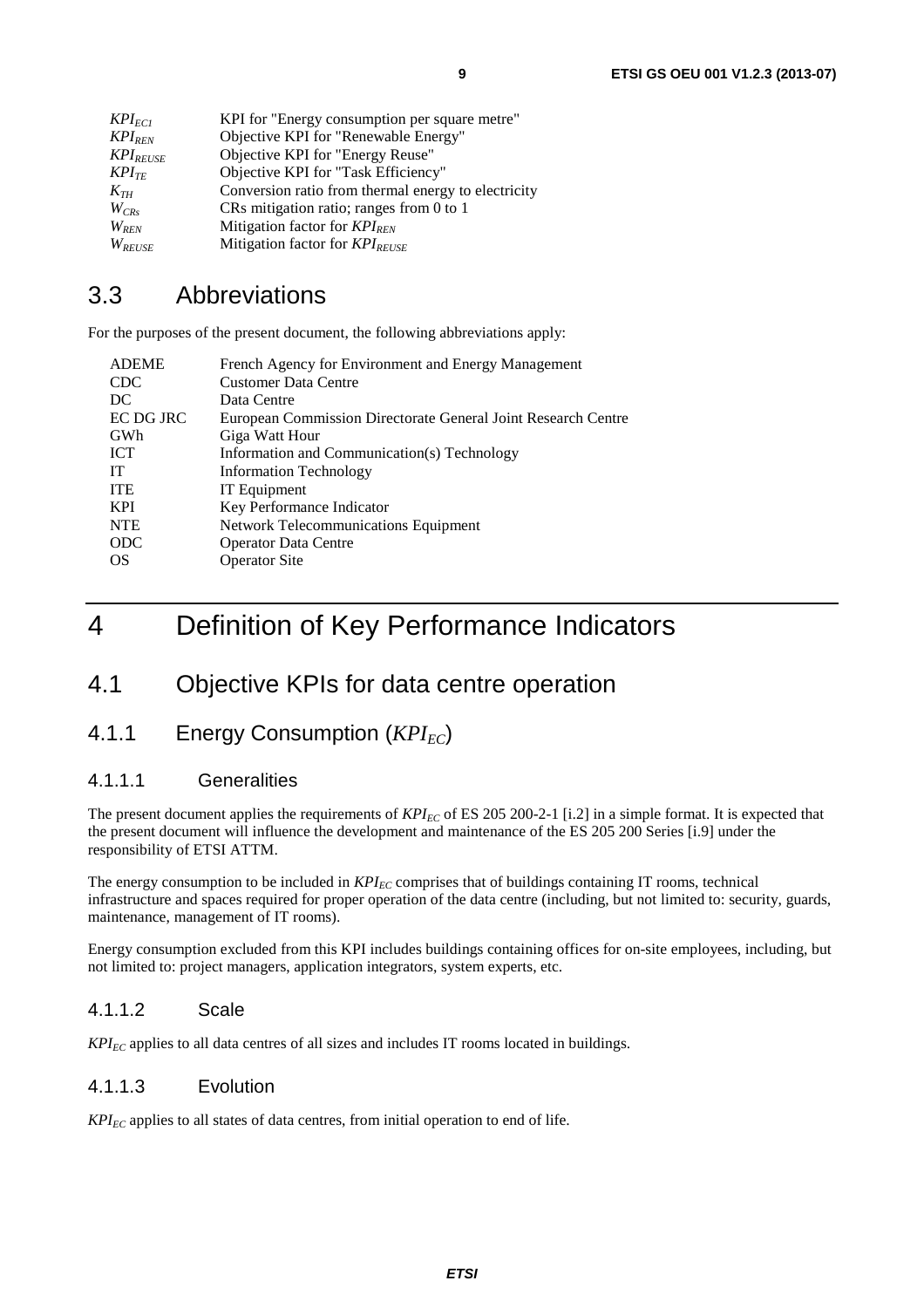4.1.1.4 Formula

$$
KPI_{EC} = EC_{DC} = EC_{SP} + EC_{FEN} + EC_{REN} + (EC_{TH} \times K_{TH})
$$

#### 4.1.1.5 Measurement points and processes

Utility energy (*EC<sub>SP</sub>*):

- counter values and/or sub counters of the electricity provider feeding the site these counters shall be certified by the electricity providers;
- electricity coming from an internal electricity distribution loop: DC input counter readings, taking into account the losses in transformers.

Electricity based on fossil local power sources  $(EC_{FFN})$ : local sub-counters readings:

- at the power sources output, when dedicated to the DC;
- at the DC entry, for power sources shared with other usages.

Energy based on renewable local power sources ( $EC_{REN}$ ): local sub-counters readings:

- at the power sources output, when dedicated to the DC;
- at the DC entry, for power sources shared with other usages.

Energy based on thermal energy ( $EC_{TH}$ ): measured by a calories counter / integrator at the DC entry:

- according to European Norms EN 1434 Series [2] where the distribution loop is considered a closed loop;
- the same method is used for reused energy  $(EC_{REUSE})$  see clause 4.1.3.6.

Energy based on Aeraulics power source:

- the measurement of aeraulics-based energy is done by integrating the mass flow rate by the difference of temperature of the consuming point, the network being considered an open loop;
- the same method is used for reused energy $(EC_{REUSE})$  see clause 4.1.3.6.

#### Remarks:

- Assessed energy consumption excludes spaces that are not directly related to the function and/or operation of the data centre(i.e. includes those spaces for guards, management and maintenance personnel).
- Only electricity consumption is measured, not the primary energy consumption. Nevertheless the nonelectrical energy sources have to be converted in electricity equivalent in order to remain homogeneous.
- For  $EC_{TH}$ , the conversion factor if known and certified should be used as  $K_{TH}$ , using a margin to take into account the distribution losses. If not known, a default  $K<sub>TH</sub> = 0.43$  corresponding to a reference installation using chillers with air condensing shall be used.

NOTE: Network losses:  $8\%$ ; EER:  $2.5 \Rightarrow KTH = 1 / ((1 - 0.08) \times 2.5$ .

### 4.1.2 Task efficiency (*KPI<sub>TE</sub>*)

#### 4.1.2.1 Generalities

The present document applies the requirements of  $KPI_{TE}$  of ES 205 200-2-1 [i.2] in a simple format. It is expected that the present document will influence the development and maintenance of the ES 205 200 Series [i.9] under the responsibility of ETSI ATTM.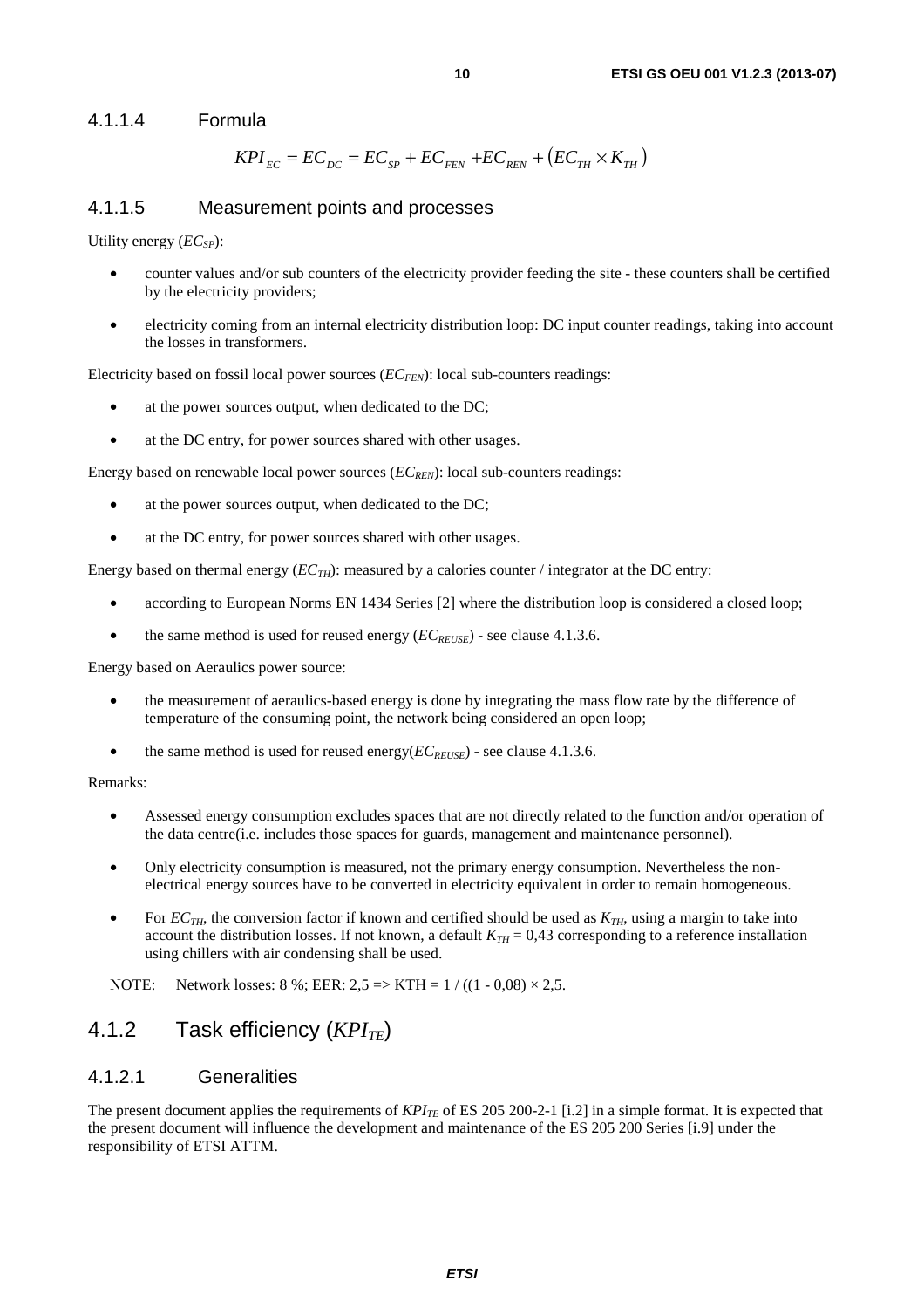$KPI_{TE}$  is the ratio of the electricity consumption of all the components, whatever they are, to that of the components that manage data, for calculation storage or transport purposes. *KPI<sub>TE</sub>* is dimensionless, and has the following properties:

- $KPI_{TF} \geq 1$ :
- $KPI_{TE} = 1$  is an ideal value;
- a  $KPI_{TE}$  of between 2 and 2,5 is frequently reached.

All components transforming electricity or improving availability are to be taken into account.

All equipment downstream of the energy sources (including, but not limited to: lighting, cooling, safety, security, power distribution, devices extracting heat for reusing energy, devices used to extract renewable energy) are to be considered. An energy source can be either internal or external.

Should this remind the "Power Usage Effectiveness", the difference is in the definition so that everybody counts the same things.

The improvement margins allow winning several tenths. The last tenths are not attainable without changing infrastructures or technical innovations. This means the  $KPI_{TF}$  will not improve, and it is then necessary to rethink the whole data centre, including the physical part.

#### 4.1.2.2 Scale

 $KPI_{TE}$  applies to all data centres of all sizes and includes IT rooms located in buildings.

#### 4.1.2.3 Evolution

 $KPI_{TF}$  applies to all states of data centres, from initial operation to end of life.

#### 4.1.2.4 Formula

$$
KPI_{TE} = \frac{EC_{DC}}{EC_{HE}}
$$

#### 4.1.2.5 Measurement points and processes

The measurement points for electricity consumption are to be done externally to that component, nearest to its input and its output when transforming or securing.

The less near the measurement, the least favourable because will be hampered by losses in power distribution paths. Transmission losses are not taken into account by  $KPI_{TF}$ .

Measurements should be done in kWh and can be approximated by using regular power measurements.

Measurement shall be done over a yearly period, so as to take into account the yearly climate changes.

### 4.1.3 Energy reuse (*KPI<sub>REUSE</sub>*)

#### 4.1.3.1 Generalities

The present document applies the requirements of  $KPI_{REUSE}$  of ES 205 200-2-1 [i.2] in a simple format. It is expected that the present document will influence the development and maintenance of the ES 205 200 Series [i.9] under the responsibility of ETSI ATTM.

*KPIREUSE* is the ratio of reused energy for external uses to total data centre energy. Thermal energy can be reused in different forms, liquid or gas (air). *KPI<sub>REUSE</sub>* shall be measurable and quantifiable and results in a dimensionless number.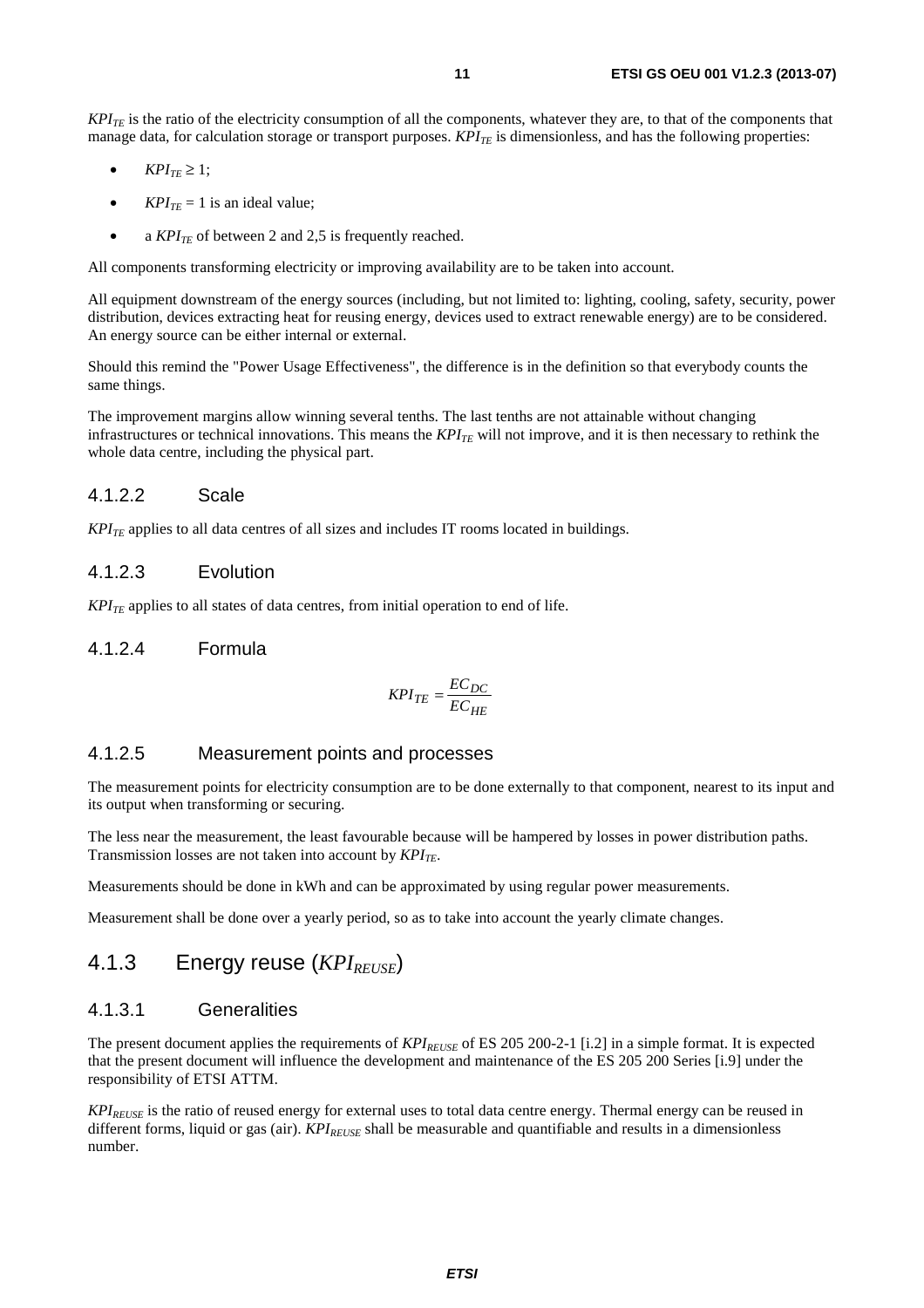An example is the number of hours for heating offices reusing energy, and the floor space of offices heated that way, on the basis that one square metre of office space heated at 20  $^{\circ}$ C is equivalent to 16 watts of electrical heating (see note 2).

- NOTE 1: The reused energy should be mitigated by an efficiency factor depending on the heat transport system, whether air or water.
- NOTE 2: Source: French Agency for Environment and Energy Management.

Extensions of  $KPI_{REUSE}$  to other kinds of energy reuse than the one described above could be studied.

#### 4.1.3.2 Definition of energy reuse

Energy efficiency of data centres is an important matter. It is now essential if not vital to implement commitments in order to reduce the energy consumption by data centres. Indeed the ICT area is responsible for at least 2 % of the greenhouse gas emissions in the world and continues to grow.

Possible initiatives to reuse the calories produced by information technology equipment (ITE) and network telecommunications equipment (NTE) in data centres include:

- water heating;
- heating of nearby offices;
- heating of nearby apartments;
- warming of arboretums;
- pre-heating of diesel engines.

It is obvious that the viability of energy reuse will depend on data centre configurations.

#### 4.1.3.3 Scale

*KPI<sub>REUSE</sub>* applies to all data centres of all sizes and includes IT rooms located in buildings.

#### 4.1.3.4 Evolution

*KPIREUSE* applies to all states of data centres, from initial operation to end of life.

#### 4.1.3.5 Formula

$$
KPI_{REUSE} = \frac{EC_{REUSE}}{EC_{DC}}
$$

#### 4.1.3.6 Measurement points and processes

According to methodology defined in clause 4.1.1.5.

Measurement equipments shall be nearest to the reused energy consumption points so as to take into account the losses in the distribution circuits.

When using a complex distribution circuit for reuse (several scattered consumers) it is possible to locate the measuring equipment at the DC output and then apply a mitigating factor to  $EC_{REUSE}$  to take into account the losses in the distribution circuit.

When no measurement procedure is available, an approved external certification company will certify the measurement.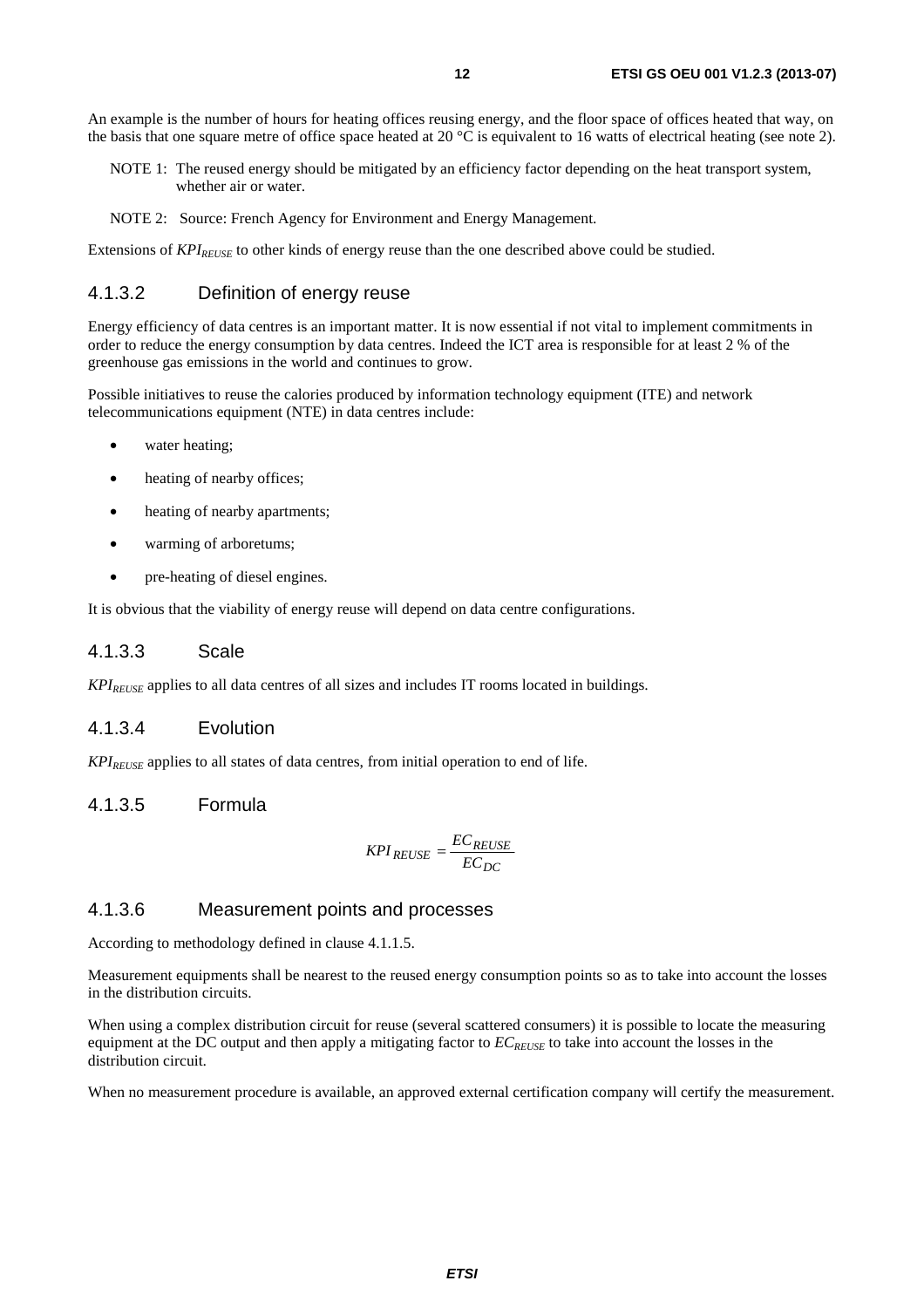### 4.1.4 Use of renewable energy (*KPI<sub>REN</sub>*)

#### 4.1.4.1 Generalities

The present document applies the requirements of *KPI<sub>REN</sub>* of ES 205 200-2-1 [i.2] in a simple format. It is expected that the present document will influence the development and maintenance of the ES 205 200 Series [i.9] under the responsibility of ETSI ATTM.

*KPI<sub>REN</sub>* is the ratio of local renewable energy over the total data centre energy consumption. It is a dimensionless number.

An energy source is considered renewable when it uses renewable natural energy and that the conventional energy required to value it is less than 10 % of the produced energy.

"energy from renewable sources" means energy from renewable non-fossil sources, namely wind, solar, aerothermal, geothermal, hydrothermal and ocean energy, hydropower, biomass, landfill gas, sewage treatment plant gas and biogases.

NOTE: According to Directive 2010/31/EU [i.10] on the Energy Performance of Building.

Only the sources contributing to data centre operations will be taken into account, whether dedicated or shared.

#### 4.1.4.2 Scale

*KPIREN* applies to all data centres of all sizes and includes IT rooms located in buildings.

#### 4.1.4.3 Evolution

 $KPI_{RFN}$  applies to all states of data centres, from initial operation to end of life.

#### 4.1.4.4 Formula

$$
KPI_{REN} = \frac{EC_{REN}}{EC_{DC}}
$$

#### 4.1.4.5 Measurement Points and processes

According to methodology defined in clause 4.1.1.6.

The quantity of energy coming from renewable sources is the total of energy coming from such sources, used by the data centre, minus the traditional energy required to produce or deliver this energy to the consumption point.

All the measurement shall be done over the same evaluation period.

This KPI shall be considered only if the amount of conventional energy required to produce it is no greater than 10 % of the produced renewable energy.

### 4.2 Global KPI (*KPI<sub>DCEM</sub>*) using the Objective KPIs

### 4.2.1 Introduction

The set of Objective KPIs defined in the 4.1 are used to define a Global KPI (*KPI<sub>DCEM</sub>*) that allows benchmarking the energy efficiency of data centres depending on their gauge.

 $KPI_{DCEM}$  is composed of two values,  $DC_G$  and  $DC_P$ , where:

- $DC_G$  defines the energy consumption gauge of the DC;
- $DC_P$  defines the performance of the DC for the relevant gauge.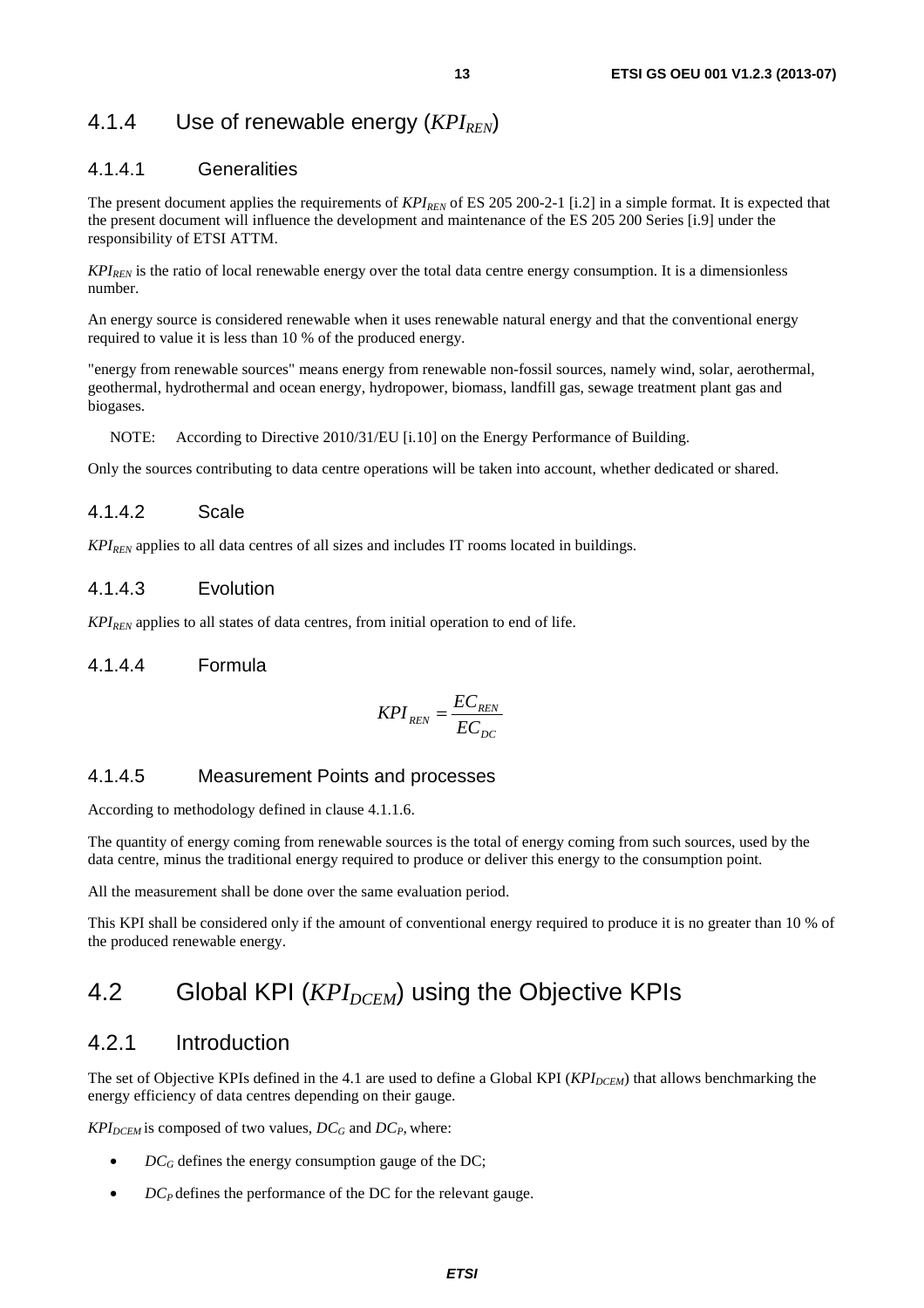### 4.2.2 Definition of energy consumption gauge of the DC (*DCG*)

The default number of  $DC_G$  gauges is 4 as shown in table 1 can be adapted by the user of the  $KPI_{DCEM}$ .

| DC <sub>G</sub> | $KPI_{EC}$ range                          |
|-----------------|-------------------------------------------|
| S.              | $KPI_{EC} \leq 1$ GWh                     |
| M               | 1 GWh $< KPI_{FC} \leq 4$ GWh             |
|                 | 4 GWh $<$ KPI <sub>EC</sub> $\leq$ 20 GWh |
|                 | $KPI_{FC}$ > 20 GWh                       |

**Table 1: Default Gauges (***DCG***)** 

### 4.2.3 Definition of performance of the DC (*DCP*)

The calculation of  $DC_P$  is addressed below the table 2. Default classes are as shown in table 2.

| DC<br>commissioning<br>date | since 2005<br>(see note) |                                             |      | before 2005<br>(see note) |
|-----------------------------|--------------------------|---------------------------------------------|------|---------------------------|
|                             | $DC_P$                   |                                             |      | $DC_P$                    |
| <b>Class</b>                | ≥.                       | ≺                                           | ≥    | <                         |
| Α                           |                          | 0,70                                        |      | 1,00                      |
| B                           | 0.70                     | 1,00                                        | 1,00 | 1,40                      |
| C                           | 1,00                     | 1,30                                        | 1,40 | 1,70                      |
| D                           | 1,30                     | 1,50                                        | 1,70 | 1,90                      |
| Е                           | 1,50                     | 1,70                                        | 1,90 | 2,10                      |
| F                           | 1,70                     | 1,90                                        | 2,10 | 2,30                      |
| G                           | 1,90                     | 2,10                                        | 2,30 | 2,50                      |
| н                           | 2,10                     | 2,40                                        | 2,50 | 2,70                      |
|                             | 2,40                     |                                             | 2,70 |                           |
| NOTE:                       |                          | Year of Kyoto Protocol entering into force. |      |                           |

Table 2: Default Classes of  $DC_P$ 

The following formula applies to the calculation of  $DC<sub>P</sub>$  for all the gauges:

$$
DC_P = KPI_{TE} \times (1 - W_{REUSE} \times KPI_{REUSE}) \times (1 - W_{REN} \times KPI_{REN})
$$

where:

| $W_{REUSE}=$ | Mitigation factor for $KPI_{REUSE}$ (the value may vary depending on the gauge (ffs) within the |
|--------------|-------------------------------------------------------------------------------------------------|
|              | range 0 to 1, the default value is $0.5$ ).                                                     |
| $W_{RFN} =$  | Mitigation factor for $KPI_{RFN}$ (the value may vary depending on the gauge (ffs) within the   |
|              | range 0 to 1, the default value is $0.5$ ).                                                     |

#### 4.2.4 Scale

KPI<sub>DCEM</sub> applies to all data centres of all sizes and includes IT rooms located in buildings.

#### 4.2.5 Evolution

 $KPI_{DCEM}$  applies to all states of data centres, from initial operation to end of life.

### 4.2.6 Matrix for *KPI<sub>DCFM</sub>*

The Global  $KPI_{DCEM}$  is presented as a combination of the two values,  $DC_G$  and  $DC_P$ , in the following form: Gauge (see table 1), Class (see table 2) e.g. M, E.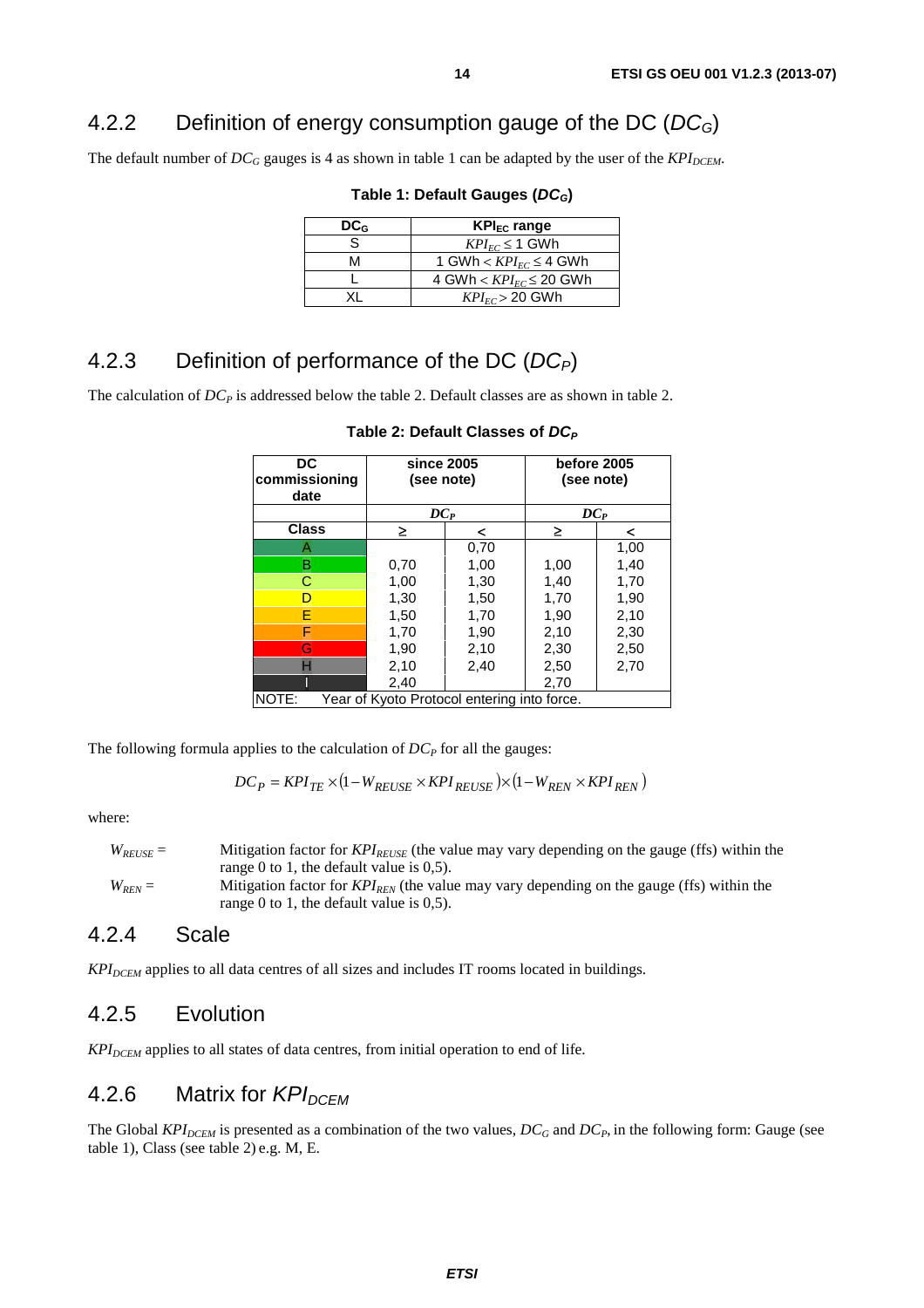### 4.2.5 Measurement points and processes

According to methodology defined in clause 4.1.



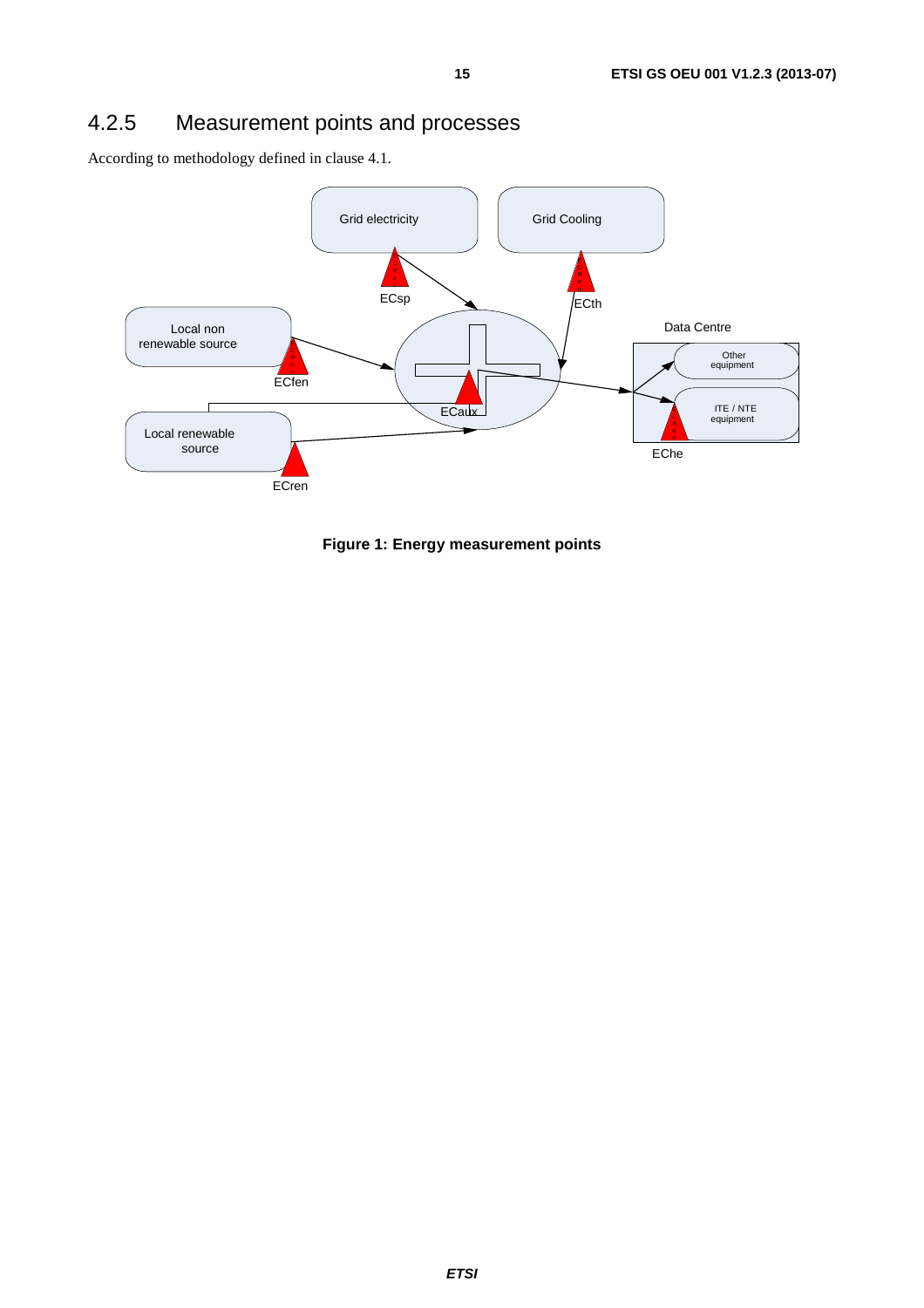# Annex A (informative): Energy Consumption per square metre (*KPI<sub>EC1</sub>*)

# A.1 Generalities

 $KPI_{ECI}$  is calculated from  $KPI_{EC}$  and takes into account the IT room floor space.

# A.2 Scale

 $KPI_{EC1}$  applies to all data centres of all sizes and includes IT rooms located in buildings.

# A.3 Evolution

 $KPI_{ECI}$  applies to all states of data centres, from initial operation to end of life.

# A.4 Formula

$$
KPI_{EC1} = \frac{KPI_{EC}}{\left(1 + W_{CRs} \times (CRs - 1)\right)}
$$

where:

| $CRs =$     | IT room floor space used (by racks, networking, disk arrays and tape robots) = raw footprint of IT |
|-------------|----------------------------------------------------------------------------------------------------|
|             | and Telco equipment).                                                                              |
| $W_{CRs} =$ | CRs mitigation ratio; ranges from 0 to 1.                                                          |

# A.5 Measurement points and procedures

See clause 4.1.1.4.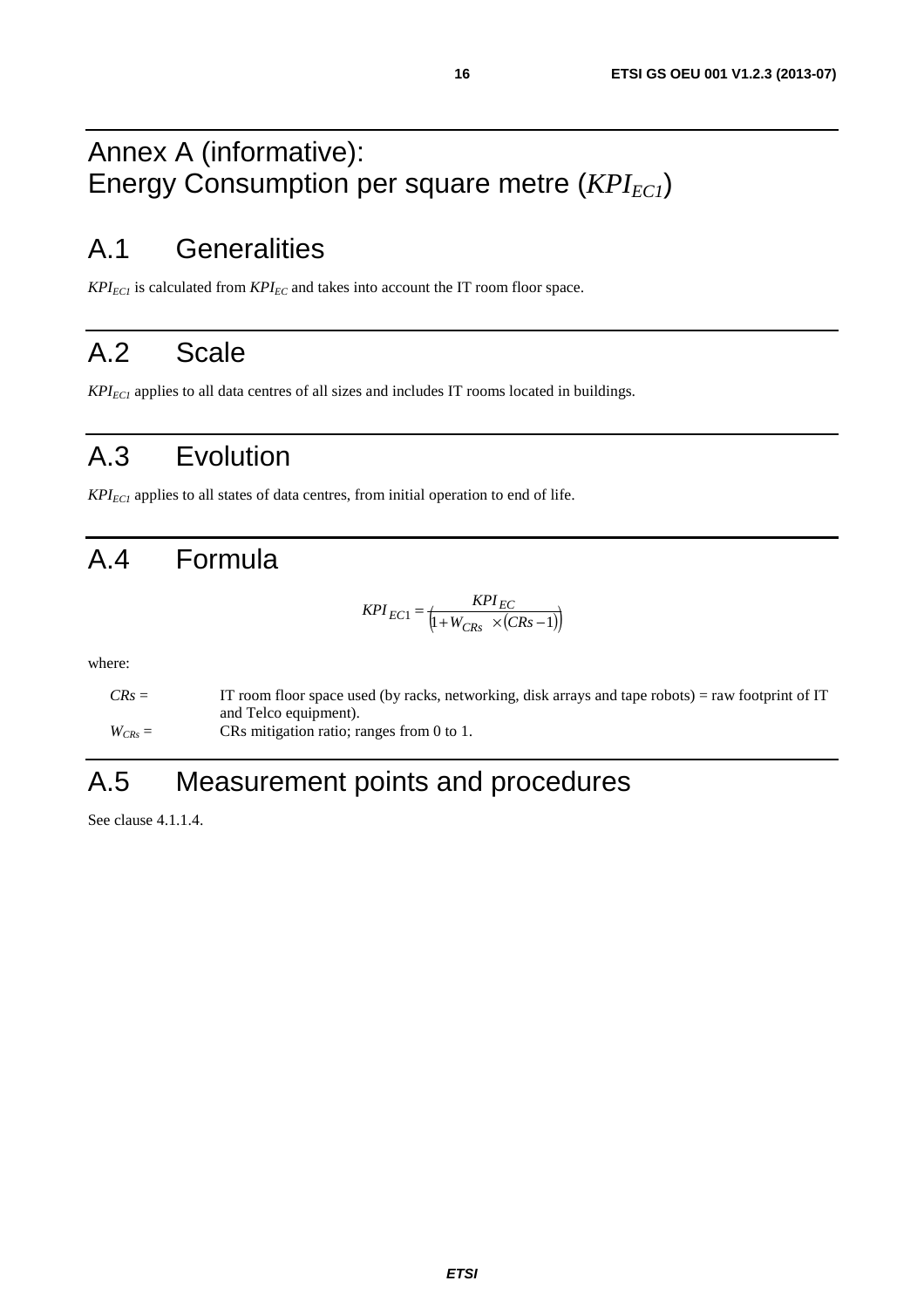# Annex B (informative): The status of Key Performance Indicators (KPIs)

# B.1 Technical KPIs

At the most basic level, individual components or sub-assemblies can be designed to have improved task efficiency i.e. less energy is consumed for a given output or task. Such components or sub-assemblies may be inherently more efficient in the way in which they use energy under specific operating conditions but are essentially unable to manage that consumption. An example of such a product would be a power supply unit which may be more efficient under higher load conditions.

More complex products may contain hardware and/or software which automatically reduces energy consumption under specific operating conditions by putting certain functions into "idle" states if not required This is distinctly different than that of a single task component or sub-assembly detailed above.

Technical KPIs can be applied to both of the above by assessing energy consumption for a number of specific operating conditions and also across a combination of such operating conditions. Assuming those operating conditions reflect the probable operating environment for the component, sub-assembly or product, a customer may make valued judgements in relation to the appropriateness of the Technical KPI.

For example, two products that have equal "combined" Technical KPIs, may be more efficient under very specific conditions. For example, a design of power supply that is more task efficient under high load conditions may be inappropriate for users who plan to predominantly operate under low load conditions (and vice versa).

A higher level of task efficiency management is also possible where groups of products are managed to reduce energy consumption by either allocating loads in such a way that the group is operating at maximum task efficiency and/or by putting individual products within the group into an "idle" mode. Examples of such managed solutions are seen in data centre software plug-ins (such as those developed under the Fit4Green and GAMES projects funded by the European Commission) and in documents developed by ETSI TC EE. Once again, the value of such approaches can be validated by the establishment of Technical KPIs which can be applied to both of the above by assessing energy consumption of a defined group of products for a number of specific operating conditions and also across a combination of such operating conditions.

Figure B.1 provides a schematic in relation to energy-related KPIs. The left-hand side of that schematic relates to the Technical KPIs of the design and engineering phase for components, sub-assemblies, products and systems.

# B.2 Objective KPIs

The Objective KPIs described in the documents of the ES 205 200 series [i.9] relate to specific elements of energy management described in clause B.1 for operational infrastructures under the control of operators as follows:

- energy consumption: the total consumption of energy by an operational infrastructure;
- task efficiency: a measure of the work done (as a result of design and/or operational procedures) for a given amount of energy consumed;
- energy re-use: transfer or conversion of energy (typically in the form of heat) produced by the operational infrastructure to do other work;
- renewable energy: energy produced from dedicated generation systems using resources that are naturally replenished.

The procurement of products and systems based upon their Technical KPIs for energy consumption and/or task efficiency underpins the relevant Objective KPIs. However, the ES 205 200 series documents [i.9] define requirements for the measurement of those Objective KPIs for operational infrastructures i.e. taking into account the real operating conditions over a defined period of time.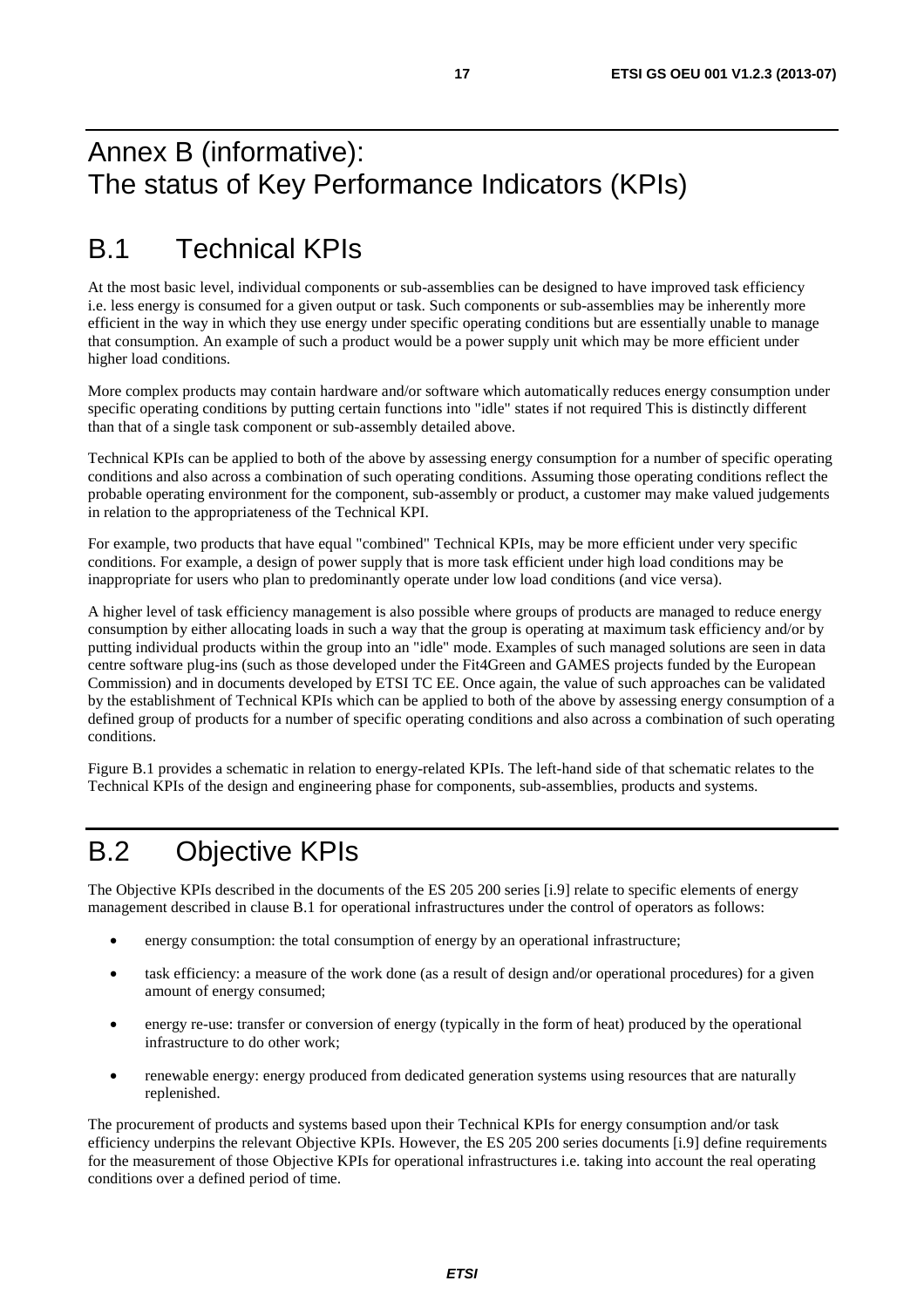

**Figure B.1: The relationship of energy-related Technical, Objective and Global KPIs** 

The performance of products and systems, of proven Technical KPIs performance, may exhibit different energy consumption and task efficiency characteristics when subjected to actual operating conditions which lie outside those of the Technical KPIs applied to those products and systems at the design and engineering stages and, equally importantly, when subjected to user configuration and controls which may undermine the sophisticated systems available.

The right-hand side of the schematic in figure B.1 relates to the Objective KPIs of complete infrastructures in the operational phase.

# B.3 Global KPIs

The Objective KPIs, of which task efficiency is only one, are combined using a formula appropriate to the specific operational infrastructure to produce a Global operational KPI which reflects the overall performance of the operational infrastructures against wider energy management targets which may be self-imposed by the operators or externally applied by legislators.

Global KPIs provide a wider view of a users commitment to strategic energy management practices than the Objective KPIs. For example a user is not supporting overall energy goals by achieving class-leading provision of local renewable energy if their overall energy consumption is based upon equipment with very poor task efficiency.

# B.4 Summary

Operational Global and Objective KPIs are fundamentally different to the Technical KPIs applied to products and systems at the design and engineering stages. The former are used to monitor and drive user behaviour whereas the latter are substantial indications of potential operational performance.

It is therefore important to support, but differentiate, the role of the Technical KPIs from the Objective and Global operational KPIs.